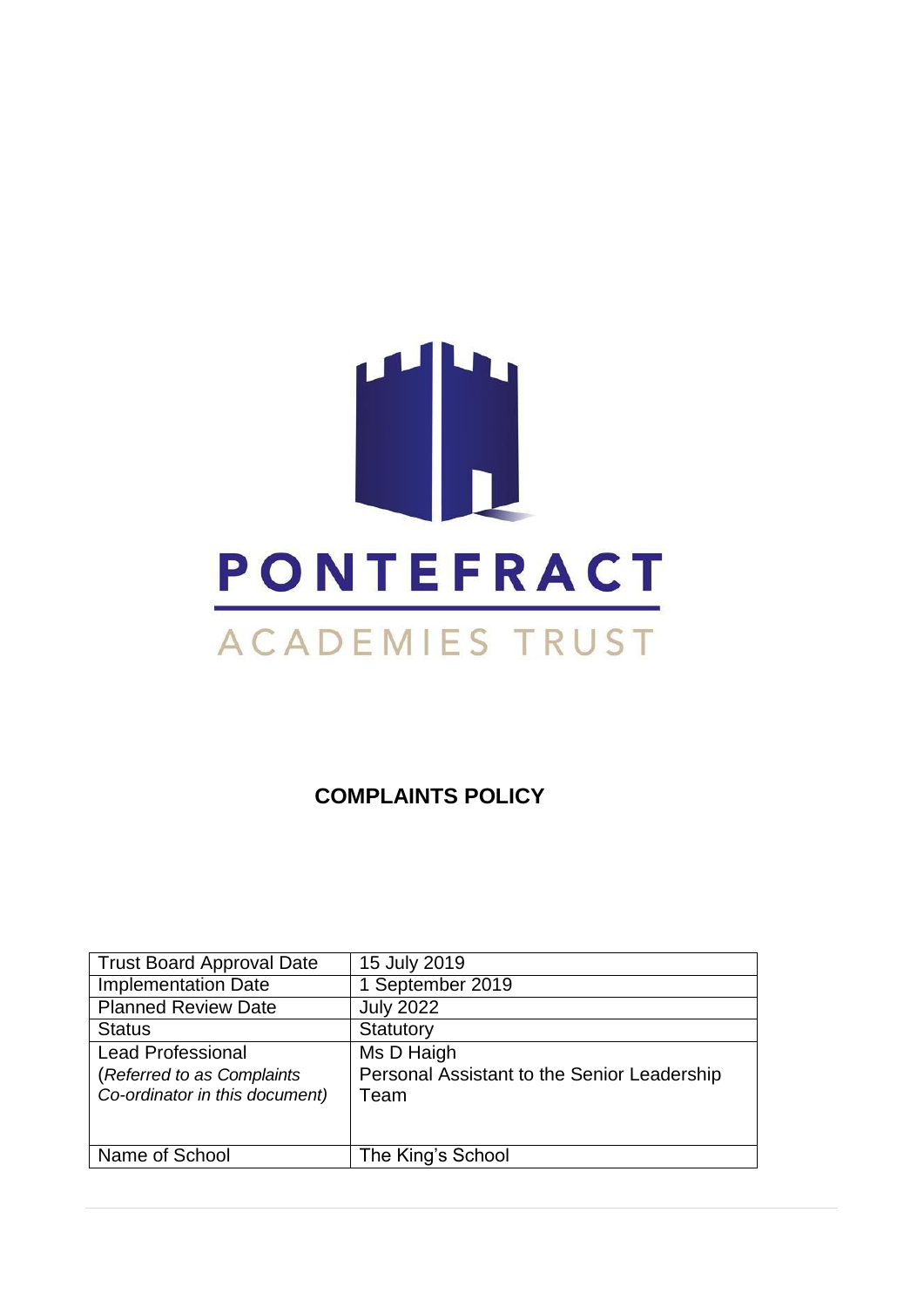

|   |                                                                                        | <b>Pages</b> |
|---|----------------------------------------------------------------------------------------|--------------|
| 1 | Purpose of Policy and Guiding Principles                                               |              |
| 2 | Links with other Policies or legislation                                               | 3            |
| 3 | Raising a concern: Guidelines for dealing with concerns and complaints<br>informally   | 4            |
| 4 | Formal complaints                                                                      | $5-6$        |
| 5 | Serial and persistent complaints                                                       | 7            |
| 6 | Physical or verbal aggression                                                          | 8            |
| 7 | Roles and responsibilities                                                             | 9            |
| 8 | Monitoring and evaluation                                                              | 10           |
|   | Appendix 1 - Flowchart detailing the procedure for handling concerns<br>and complaints | 11           |
|   | Appendix 2 – Procedure at Stage 2                                                      | 12           |
|   | Appendix 3 – Procedure at Stage 3                                                      | 13           |
|   | Appendix 4 – Procedure at Stage 4                                                      | $14 - 15$    |
|   | Appendix 5 – Exceptions to Policy                                                      | 16           |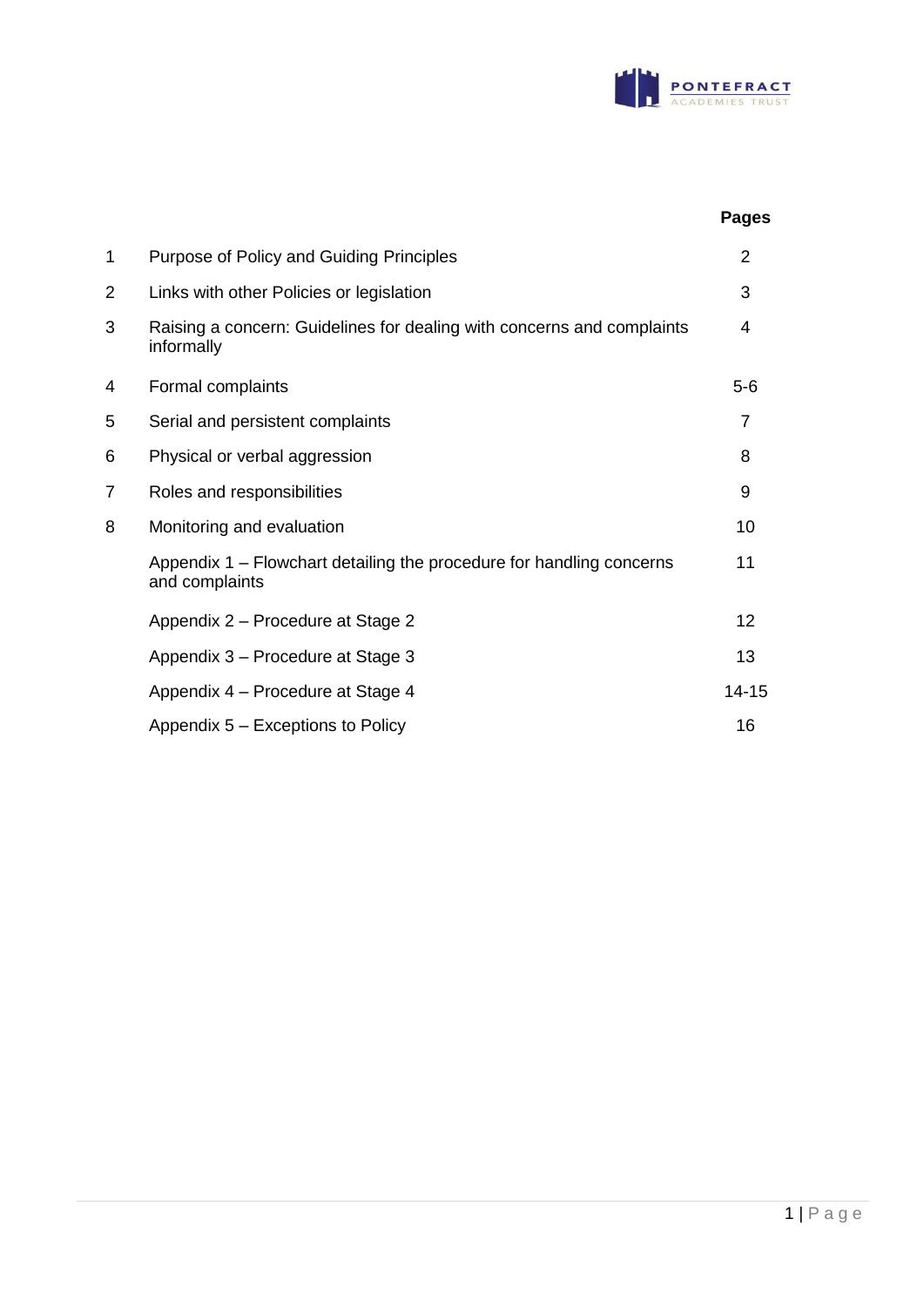

## **1.0 PURPOSE OF POLICY AND GUIDING PRINCIPLES**

- 1.01 This Policy is intended as a good practice guide applying to most general complaints which the School is likely to receive from parents, carers and other stakeholders that use School facilities or services.
- 1.02 The School is committed to resolving any complaints at the earliest possible stage and the purpose of this Policy is to address and resolve concerns and complaints. The aim of this complaints procedure is to:
	- encourage resolution of problems by informal means wherever possible
	- be easily accessible and publicised
	- be simple to understand and use
	- be impartial and non-adversarial
	- allow swift handling with established time-limits for action and keeping people informed of progress
	- ensure a full and fair investigation by an independent person where necessary
	- respect confidentiality
	- address the concerns raised and provide an effective response and appropriate redress, where necessary
	- provide information to Senior Leaders about where improvements can be made
- 1.03 For ease of reference a flowchart can be found in **Appendix 1**, which details the procedure for handling concerns and complaints.
- 1.04 There are separate procedures for complaints about:
	- the provision of religious education and collective worship
	- the Local Authority's special needs assessments
	- financial improprieties
	- alleged criminal activities
	- employment issues
	- exclusions and admission processes
- 1.05 **Appendix 5** details exceptions to this Complaints Policy for which there are separate procedures.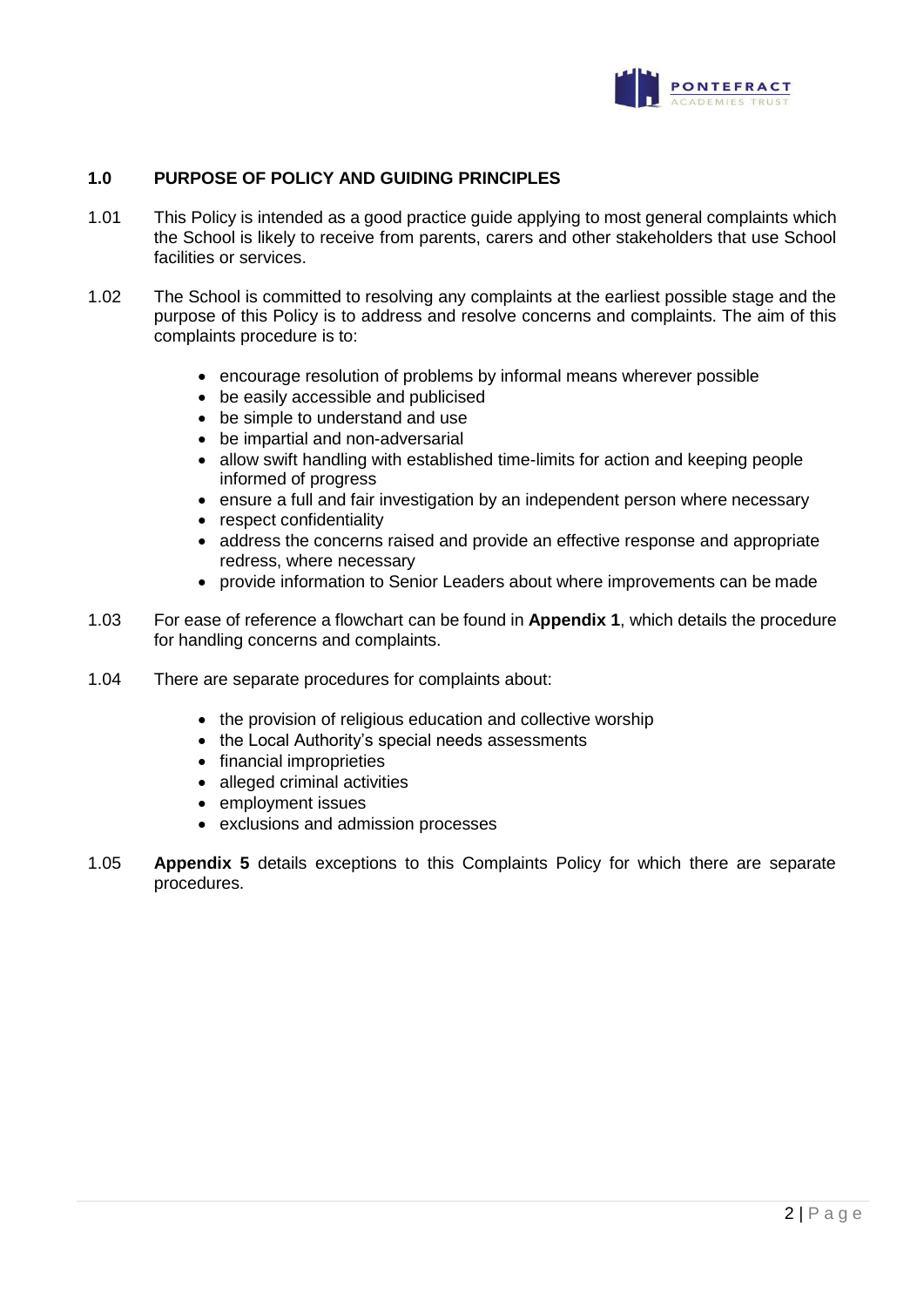

## **2.0 LINKS WITH OTHER POLICIES OR LEGISLATION**

- 2.01 The School is required by the Education Act 2002 to have a complaints procedure. Guidance on school complaints procedures can be found on the Department of Education website.
- 2.02 The School is required to comply with their obligations under the Equality Act 2010, Data Protection Act and Freedom of Information Act.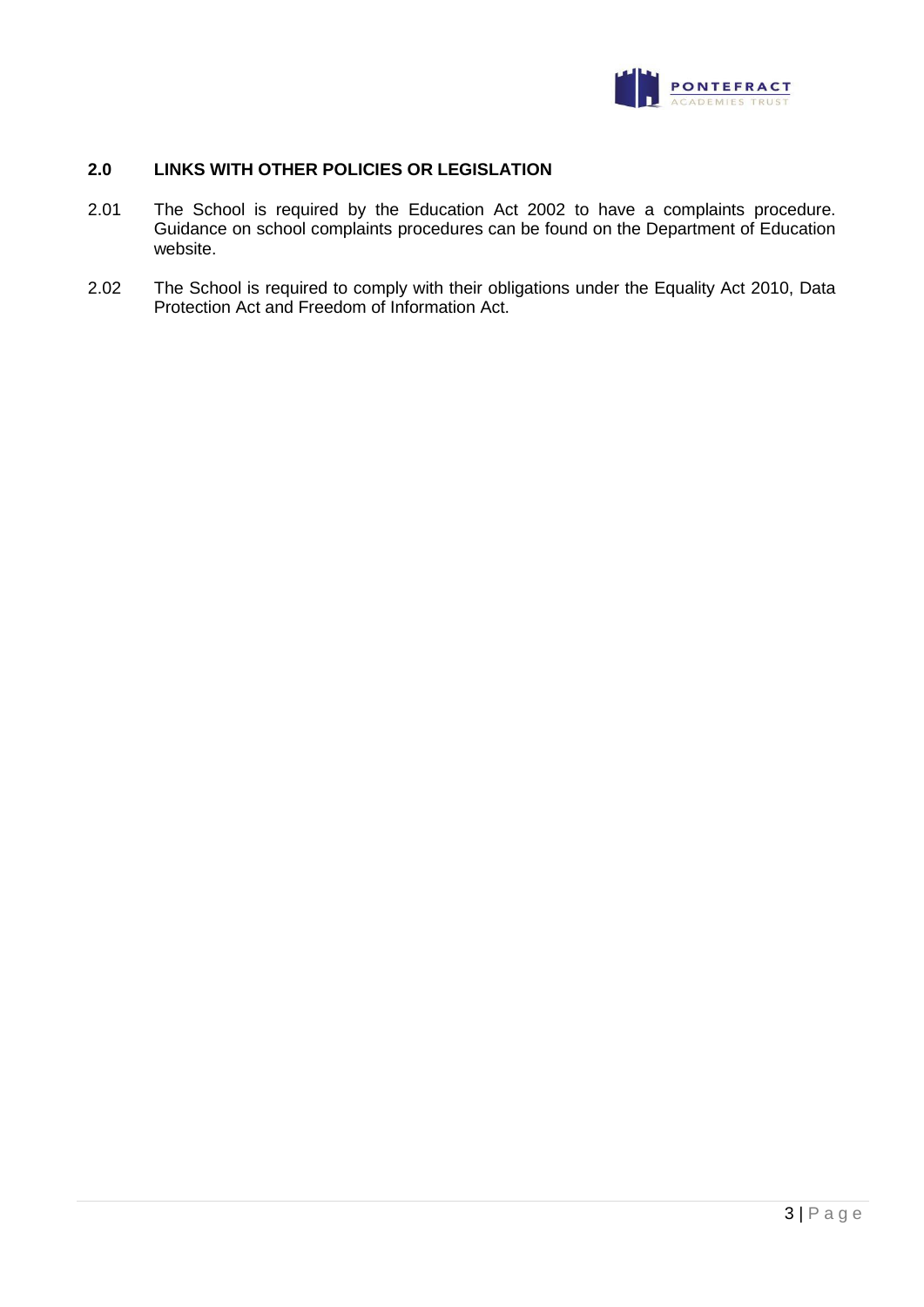

## **3.0 RAISING A CONCERN; GUIDELINES FOR DEALING WITH CONCERNS AND COMPLAINTS INFORMALLY**

- 3.01 The vast majority of concerns and complaints can be resolved informally. It is in everyone's interest to resolve a complaint at the earliest possible stage. There are many occasions where concerns are resolved straight away through speaking to the class teacher or appropriate member of staff.
- 3.02 All stakeholders, particularly parents/carers, must feel able to raise a concern with members of staff without any formality, either in person, by telephone or in writing. At first it may be unclear whether the complainant is asking a question or expressing an opinion, rather than making a complaint. It may also be appropriate for someone to act on behalf of the complainant and it may be in everyone's interest to have a preliminary discussion about an issue to help decide whether the complainant wishes to take it further.
- 3.03 The School will seek to ask the complainant at the earliest stage what they think might resolve the issue in order to find a satisfactory outcome for all parties.
- 3.04 The normal response time for an initial response or acknowledgement is within 24 hours. Where this is not possible, an explanation must be given for the reason for delay.
- 3.05 Members of staff dealing with these concerns should record the nature of the concern and steps taken to resolve it.
- 3.06 If the complainant is not satisfied by the actions taken to resolve the issue at this informal stage they should follow the formal complaints procedure.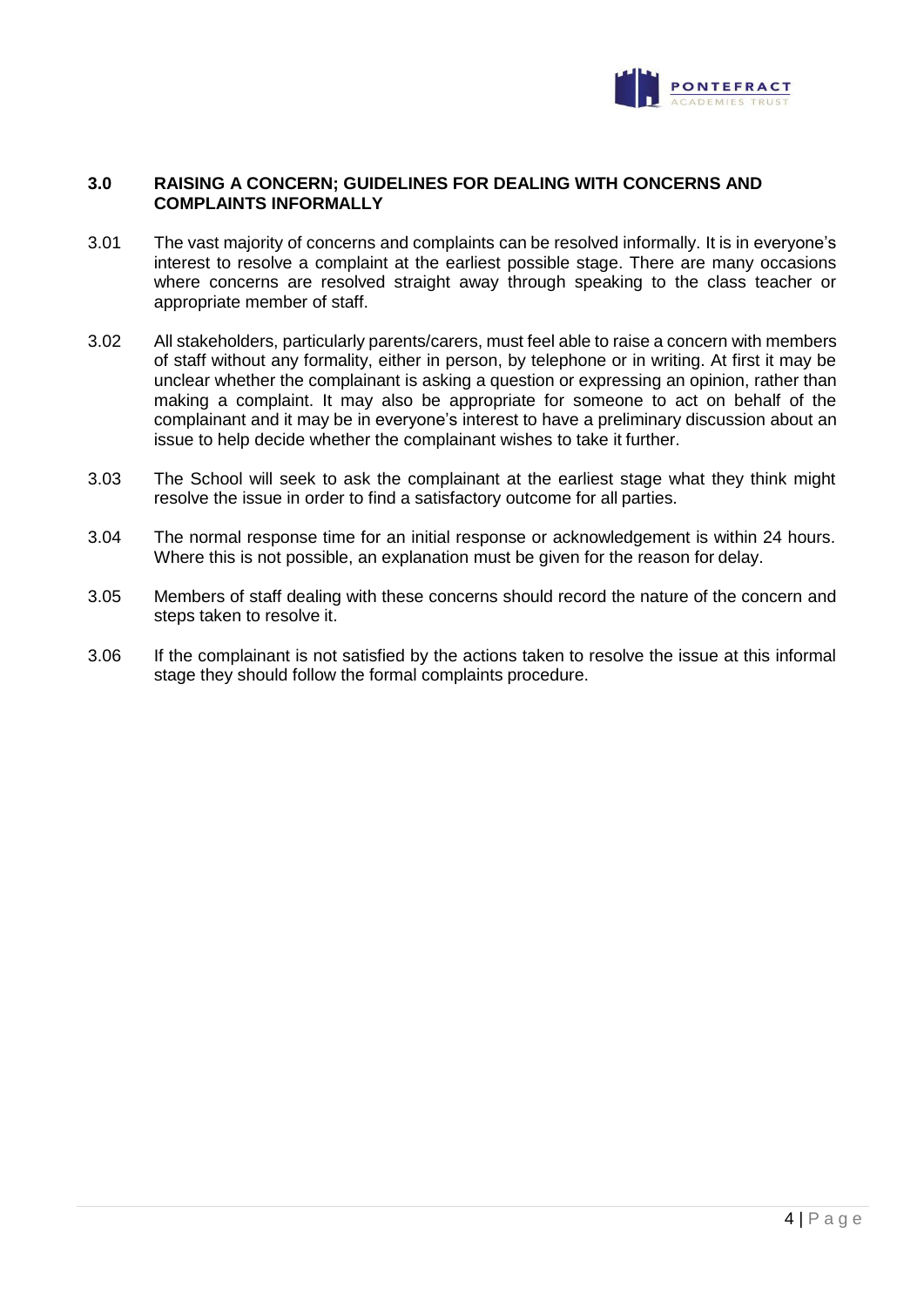

## **4.0 FORMAL COMPLAINTS**

- 4.01 It is in everyone's interest that complaints are resolved at the earliest possible stage. The School has a four stage formal complaint process (**Appendix 1**).
- 4.02 As the Head of School has responsibility for the day-to-day running of the School they have responsibility for the implementation of the complaints procedure, including decisions about their own involvement at various stages. One of the reasons for having various "stages" in a complaints procedure is to reassure complainants that their grievance is being heard by more than one person.
- 4.03 The Head of School will make arrangements to ensure that their involvement will not predominate at every stage of a particular complaint. If the Head of School is involved at Stage 1, then Stage 2 should be carried out by another senior leader.
- 4.04 The nominated Complaints Co-ordinator is shown on the front page of this Policy. Their job is to monitor and record the outcomes of complaints

## **4.1 STAGE 1 – COMPLAINT HEARD BY A MEMBER OF STAFF**

- 4.1.1 Complainants have an opportunity for discussion about their concern with the appropriate member of staff (e.g. class teacher, Student Liaison Officer, Senior Leader, or Head of School's PA) who clarifies the nature of the concern, and will reassure them that the School wants to hear about it. The member of staff may be able to resolve the complaint by explaining how the situation happened. It can be helpful to identify at this point what sort of outcome the complainant is seeking.
- 4.1.2 If the member of staff first contacted cannot immediately deal with the matter, s/he should make a clear note of the date, name, contact address and/or phone number.
- 4.1.3 Any member of staff will know how to refer, if necessary, to the person with responsibility for the particular issue raised. S/he will check later to make sure the referral has been successful.
- 4.1.4 On certain major issues, the Head of School may decide to deal with concerns directly at this stage.
- 4.1.5 If the concern relates to the Head of School and is not resolved at this stage it willescalate to Stage 3 and the Executive Director of Primary/Secondary Education will be involved.
- 4.1.6 The staff member dealing with the concern will make sure that the complainant is clear what action (if any) or monitoring of the situation has been agreed, putting this in writing only if this seems the best way of making things clear.
- 4.1.7 Where no satisfactory solution has been found within 10 school days, the complainant is asked if they wish their concern to be considered further. If so they are given clear information, orally and in writing.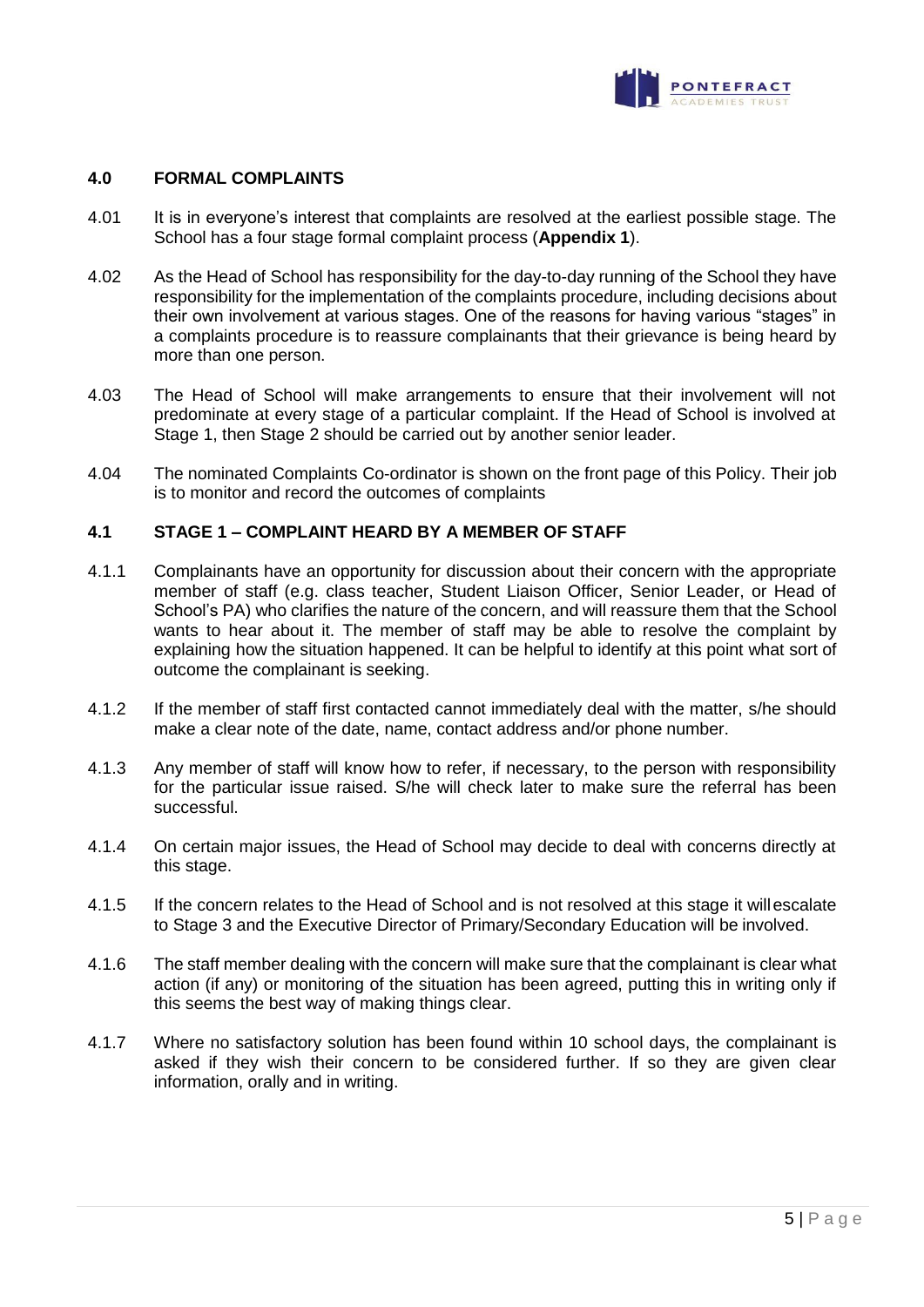

## **4.2 STAGE 2 – COMPLAINT HEARD BY A SENIOR LEADER**

- 4.2.1 At this stage it has become clear that the concern is a definite complaint and the complainant should confirm this in writing to the Head of School. The Head of School will then allocate a Senior Leader, or may choose to investigate it themselves, to respond and the Complaints Co-ordinator will monitor the situation and keep them informed.
- **4.2.2** The process at Stage 2, with more information on who will be involved and timescales, is included in **Appendix 2.**
- 4.2.3 If a complaint is against the action of a Deputy Head, the Head of School will investigate.

## **4.3 STAGE 3 – COMPLAINT INVESTIGATED BY THE HEAD OF SCHOOL AND THE CHAIR OF THE SCHOOL PERFORMANCE REVIEW BOARD IS MADE AWARE**

- $4.3.1$ At this stage the complaint has not been resolved by the appointed Senior Leader. The Head of School will now fully investigate the matter; they will also make the Executive Director of Primary/Secondary aware of the complaint.
- **4.3.2** The process at Stage 3 with more information on who will be involved and timescales, is included in **Appendix 3.**
- 4.3.3 If the complaint is against the Head of School, the Executive Director of Secondary/Primary Education will lead the investigation.

## **4.4 STAGE 4 – COMPLAINT HEARD BY APPEAL PANEL**

- 4.4.1 If the complainant indicates in writing that they wish to appeal against the outcome of the investigation into their complaint, this is referred to an Appeal Panel.
- 4.4.2 It is important that this review is unprejudiced and impartial; therefore the Trust will ensure that at least one member of the panel is independent from the School (either a Trustee or an Executive Director/Director not previously involved. The review is the last stage of the internal complaints process and is not there to merely rubber stamp previous decisions. .
- 4.4.3 Many complaints are inevitably seen by parents/carers as being "against" a particular member of staff and their actions. However, all complaints that reach this stage will have done so because the complainant has not been satisfied at the earlier stages of the procedure. Therefore it may be appropriate for the SPRB to consider that the complaint is against the School rather than against the member of staff whose actions led to the original complaint.
- **4.4.4** The process at Stage 4, with more information on who will be involved and timescales, is included in **Appendix 4.**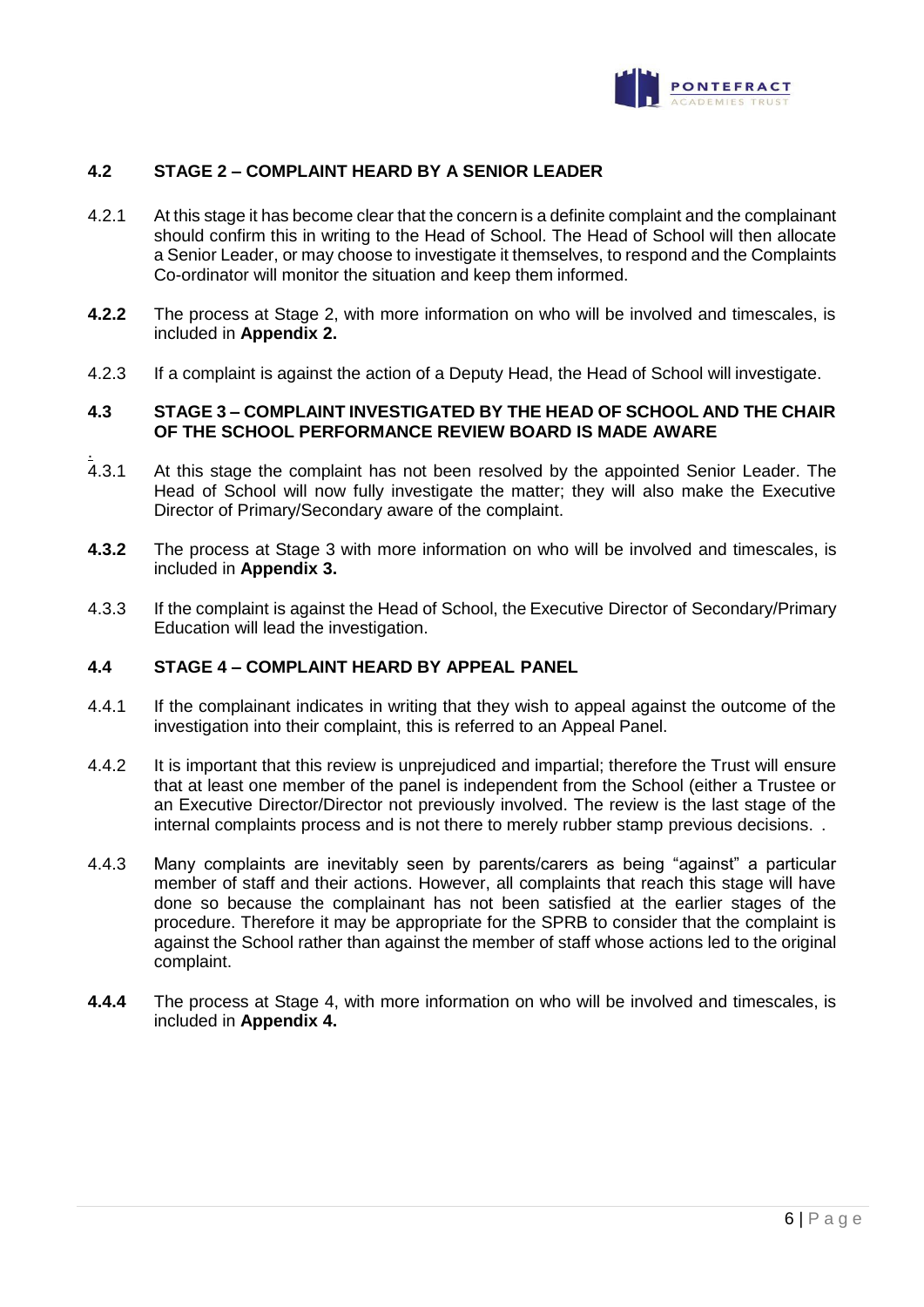

## **5.0 SERIAL AND PERSISTENT COMPLAINTS**

- 5.01 The majority of people pursue their complaints about the School in a way that is reasonable. This means that they treat others with courtesy and respect and, recognising the time constraints under which members of staff work, allow the School a reasonable time to respond to a complaint.
- 5.02 However, occasionally, despite all stages of the procedure having been followed, the complainant remains unhappy. It may be that the School was not able to resolve all aspects of their complaint and, instead of moving on, the complainant repeatedly tries to re-open the same issue. It is a poor use of the School's time and resources to make substantially the same points.
- 5.03 If the correspondence or complaint is viewed as 'serial' or 'persistent', the School may choose not to respond provided that the complainant has completed the procedure. The Executive Director may inform them in writing that the procedures have been exhausted and the matter is now closed. There will be no obligation on the part of the School/ to respond unless the complainant raises an entirely new, separate complaint which must be responded to in accordance with the complaints procedure and treated on its own merits. The School will need to adopt a proportionate approach and should not stop responding just because an individual is difficult to deal with or asks complex questions.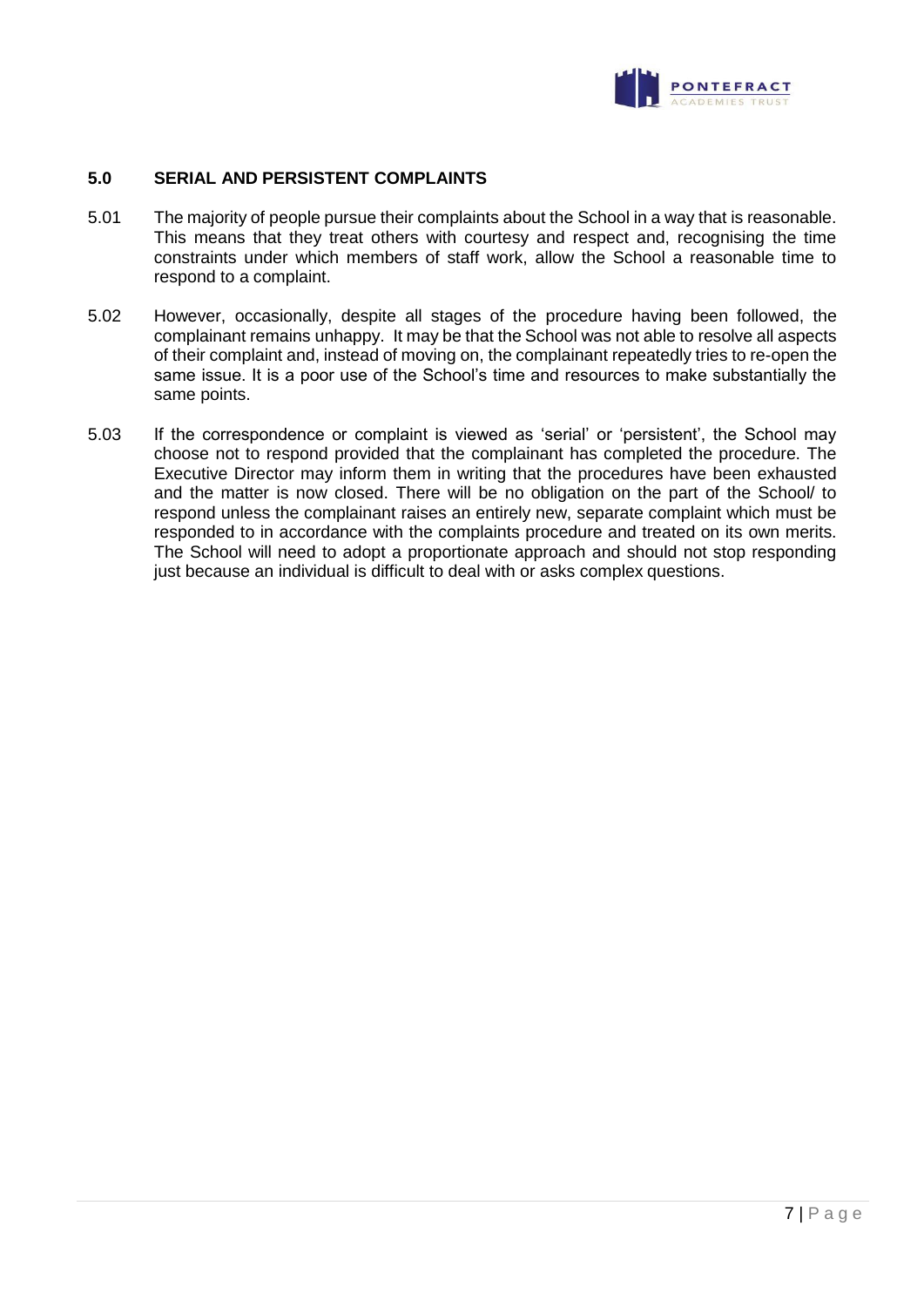

## **6.0 PHYSICAL OR VERBAL AGGRESION**

- 6.01 On rare occasions, the unreasonable behaviour of a complainant can pose a threat to the school community. This can occur either while a complaint is being investigated or once the investigation has finished. If this occurs, a warning letter to the complainant threatening to ban them from the premises should help to deter any abusive or aggressive behaviour. In the most extreme cases, it may be necessary to impose an actual ban on the person; if this is the case the School will seek legal advice on the process.
- 6.02 The School reserves the right to contact the Police to report extreme behaviour of an individual.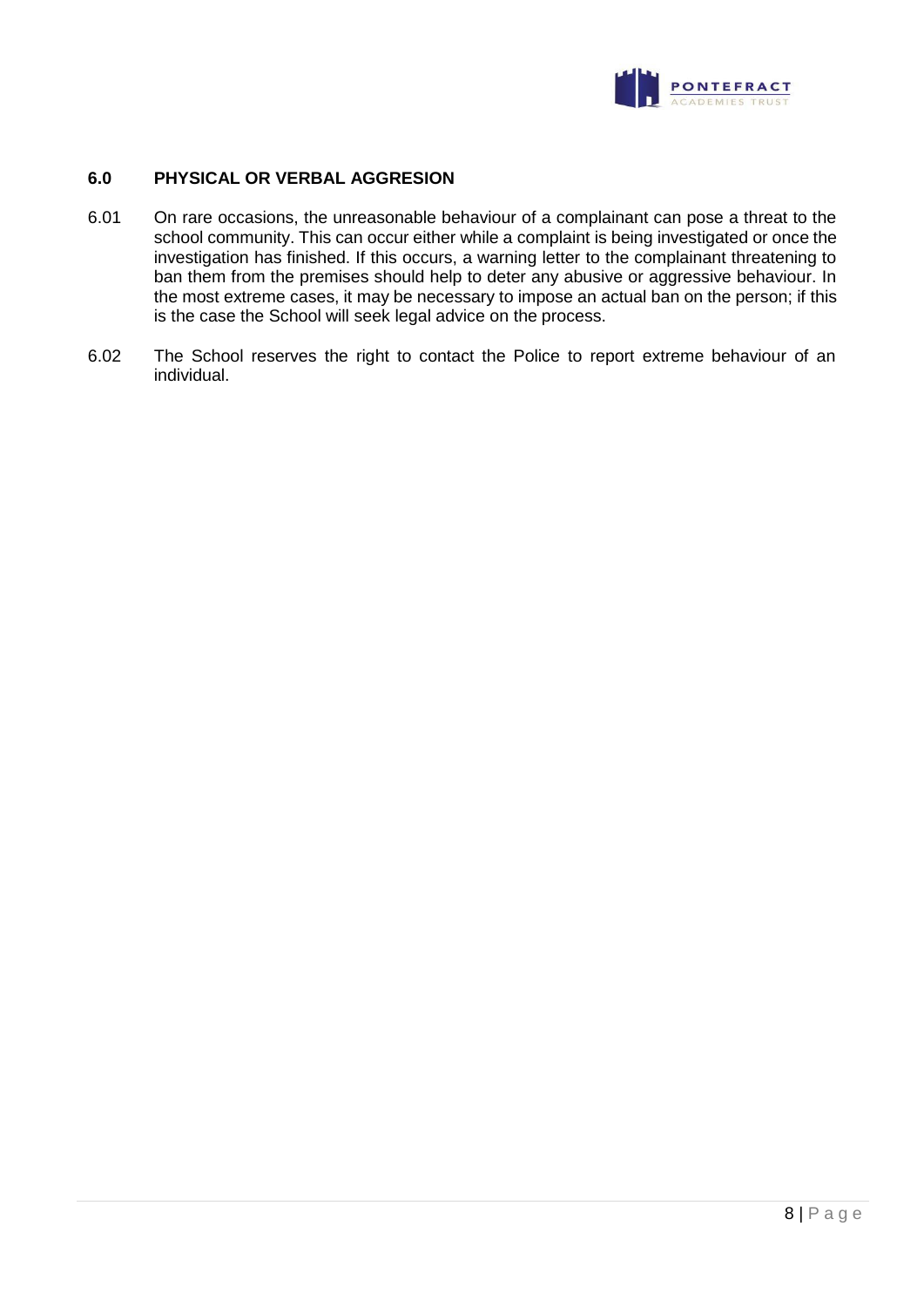

## **7.0 ROLES AND RESPONSIBILITIES**

#### **7.1 THE ROLE OF THE HEAD OF SCHOOL**

- 7.1.1 The Head of School will ensure that staff are familiar with this Policy and receive appropriate training in complaint handling and ensure the smooth running of the procedure.
- 7.1.2 The Head of School will assign a Senior Leader to deal with formal complaints.
- 7.1.3 The Head of School will ensure that the complainant is fully updated at each stage of the procedure.

#### **7.2 THE ROLE OF THE SPRB**

7.2.1 The SPRB will monitor complaints (nature and level) to review any improvements to current school processes or systems.

## **7.3 THE ROLE OF THE EXECUTIVE LEADERSHIP TEAM**.

- 7.3.1 The Executive Leadership Team will convene and chair an Appeal Panel for complaints under Stage 4 of the Policy.
- 7.3.2 The Chair of the Appeal Panel will ensure that the hearing is conducted in a manner with all parties treated with respect and courtesy.
- 7.3.3 The Chair of the Appeal Panel will ensure that at least one member of the Appeal Committee is independent from the School.

## **7.4 THE ROLE OF THE EMPLOYEE/OTHER STAFF**

- 7.4.1 All staff should deal with complaints, queries or concerns from parents in a professional manner and in line with the timescales of this Policy.
- 7.4.2 All staff will seek to resolve the complaint at the earliest possible stage.
- 7.4.3 The Senior Leader appointed to investigate a complaint will provide a comprehensive, transparent and fair consideration of the complaint.
- 7.4.4 The investigator will hold professional interviews, keep accurate records, and keep an open mind when analysing information and responding to the complainant.
- 7.4.5 The Complaints Co-ordinator will keep a complaints log to record formal complaints.
- 7.4.6 The Complaints Co-ordinator will communicate information to all parties at Stage 4 of the process.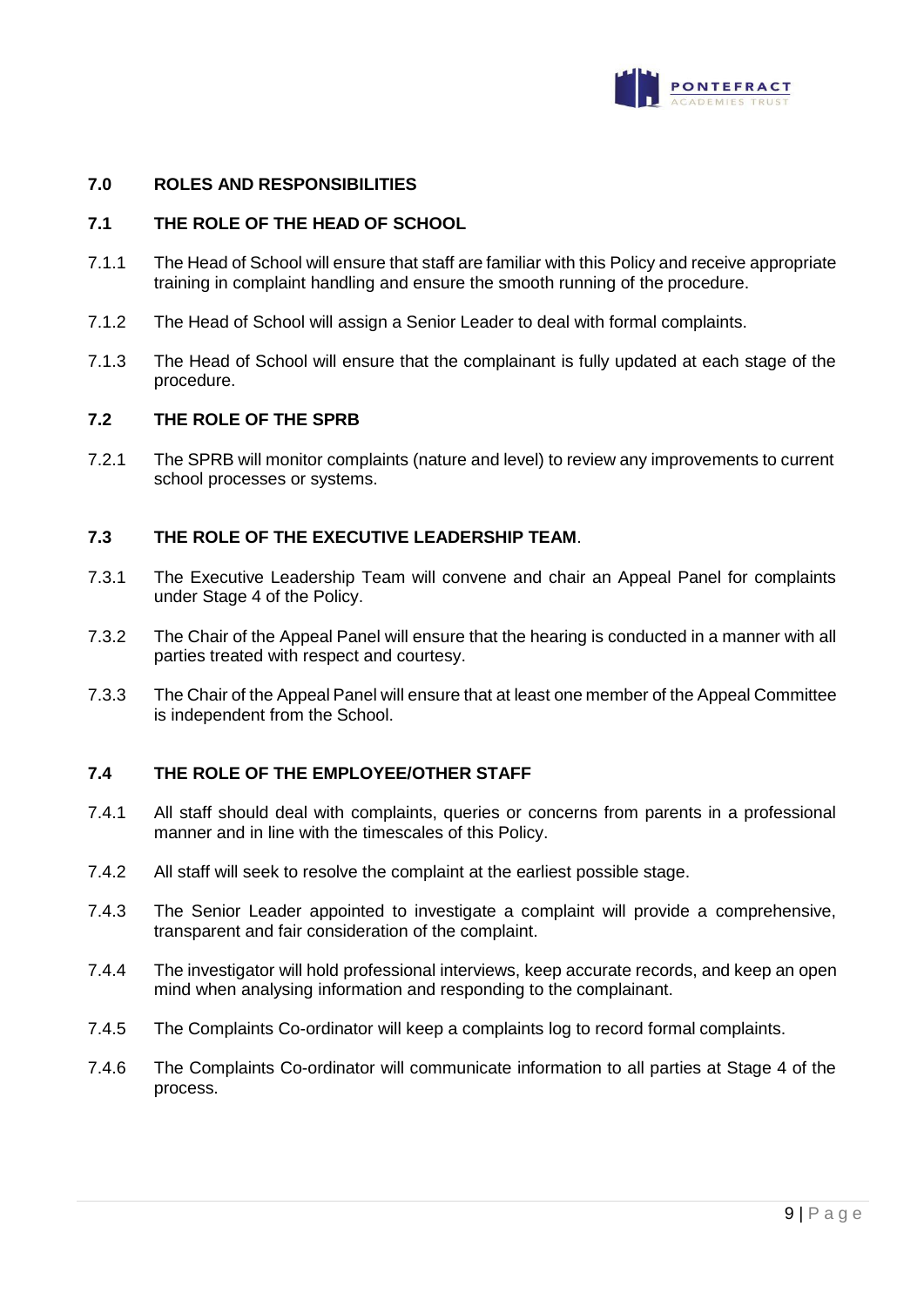

## **8.0 MONITORING AND EVALUATION**

- 8.01 The SPRB will monitor the level and nature of complaints and review the outcomes on a regular basis to ensure the effectiveness of the procedure and make changes where necessary. Complaints information shared with the whole SPRB will not name individuals.
- 8.02 As well as addressing an individual's complaint, the process of listening to and resolving complaints will contribute to school improvement. When individual complaints are heard, the School may identify underlying issues that need to be addressed. The monitoring and review of complaints by the School and the SPRB can be a useful tool in evaluating the School's performance.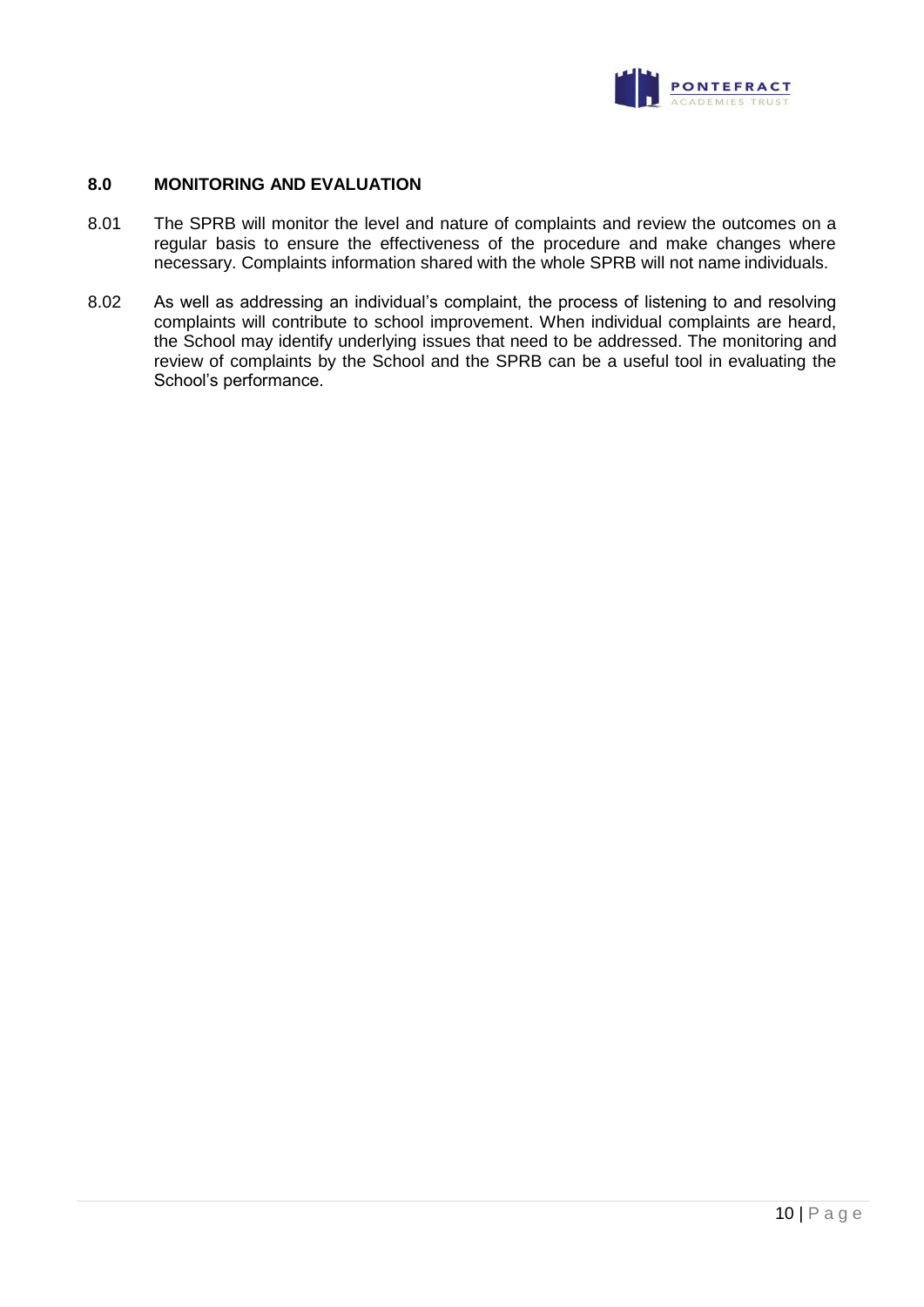

## **APPENDIX 1 – FLOWCHART DETAILING THE PROCEDURE FOR HANDLING CONCERNS AND COMPLAINTS**

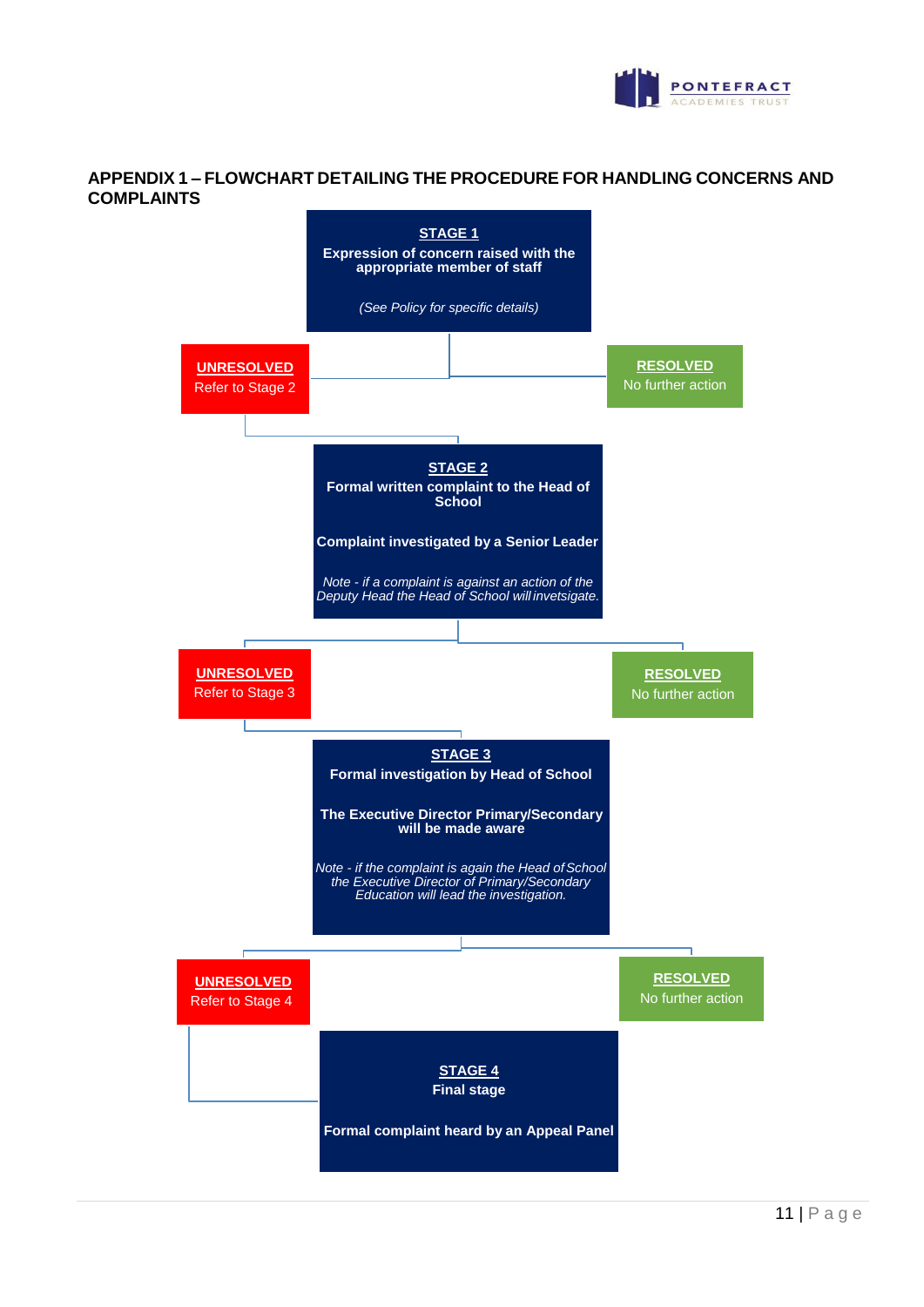

## **APPENDIX 2 – PROCEDURE AT STAGE 2**

- 1. The Complaints Co-ordinator acknowledges the complaint orally, or in writing, within three school days of receiving confirmation that the complaint is now to be dealt with at Stage 2. The acknowledgement will confirm which Deputy Head of School (or Senior Leader) the Head of School has delegated to investigate the complaint. The complainant will be provided with a copy of the Complaints Policy and a target date for providing a response to the complaint. This should normally be within 10 school days; if this proves impossible, the complainant will be contacted by the Complaints Co-ordinator who will offer an explanation for the delay and give a revised date for a response.
- 2. The appointed Senior Leader will contact the complainant either verbally or in writing to provide an opportunity for the complainant to meet him/her to supplement information provided previously. It is made clear to the complainant that if s/he wishes, s/he may be accompanied to any meeting by a friend, relative, representative, or advocate who can speak on his/her behalf; and that interpreting facilities are available if needed.
- 3. If necessary, the Senior Leader should interview witnesses and take statements from those involved. If the complaint centres on a pupil/student, the pupil/student should also be interviewed. Pupils/students would normally be interviewed with parents/carers present. In some situations circumstances may prevent this e.g. where this would seriously delay the investigation of a serious/urgent complaint or where particular circumstances mean that a pupil/ student has specifically said s/he would prefer that parent/carers were not involved. In such circumstances another member of staff with whom the pupil/student feels comfortable may be asked to attend. If a member of staff is complained against, the needs of that person should be borne in mind.
- 4. The Senior Leader keeps written records of meetings, telephone conversations, and other documentation. Once all the relevant facts have been established, they will produce a written response to the complainant to discuss/resolve the matter. This may be by letter or email.
- 5. A written response includes a full explanation of the decision and the reasons for it. Where appropriate, this includes what action the school will take to resolve the complaint. The complainant is advised that should s/he wish to take the complaint further s/he should notify the Head of School within two school calendar weeks of receiving the outcome letter.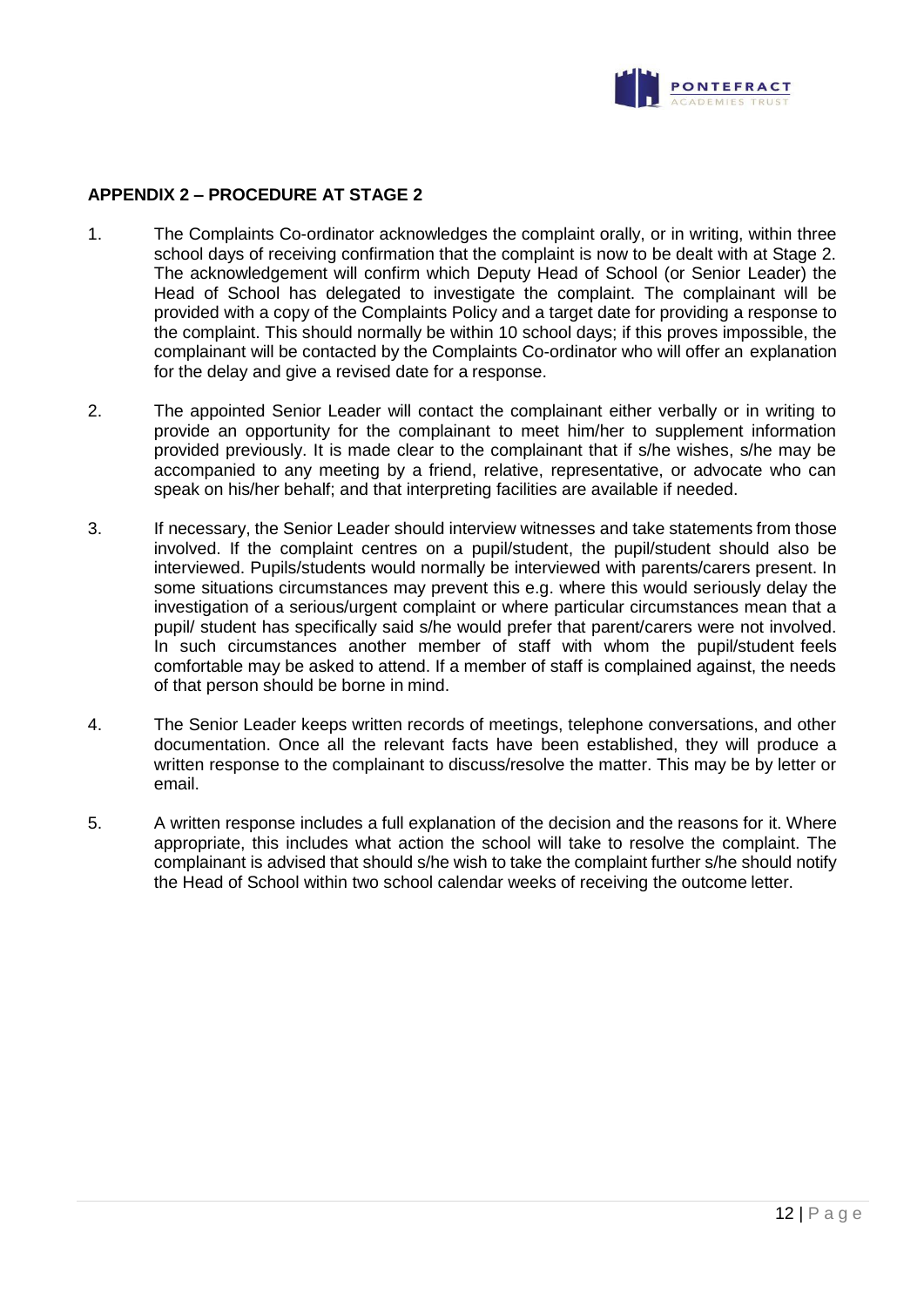

## **APPENDIX 3 – PROCEDURE AT STAGE 3**

Upon receipt of a written request by the complainant for the complaint to proceed to Stage 3, the procedures outlined below should be followed:

- 1. The Complaints Co-ordinator should write to the complainant within three school days to acknowledge receipt of the written request. It will also advise on the likely timescale of the Head of School's response to the complainant (normally 10 days).
- 2. The Complaints Co-ordinator will arrange a meeting (verbally or in writing) with the complainant.
- 3. In preparation for the meeting the Head of School will look at all the findings from Stage 2 and will evaluate as to whether a thorough investigation has been conducted.
- 4. They may wish to investigate certain areas of the complaint and gather further evidence.
- 5. In the meeting with the complainant the Head of School will establish; what outcome they wish to achieve, why they were not happy with the outcome at Stage 2 and take any additional evidence that may be available.
- 6. The Head of School will keep written records of meetings, telephone conversations, and other documentation. Once all the relevant facts have been established, the Head of School should then produce a written response to the complainant to discuss/resolve the matter.
- 7. A written response includes a full explanation of the decision and the reasons for it. Where appropriate, this includes what action the school will take to resolve the complaint. The complainant is advised that should s/he wish to take the complaint further s/he should notify the Executive Director Primary/Secondary (via the Complaints Co-ordinator) within two calendar weeks of receiving the outcome letter.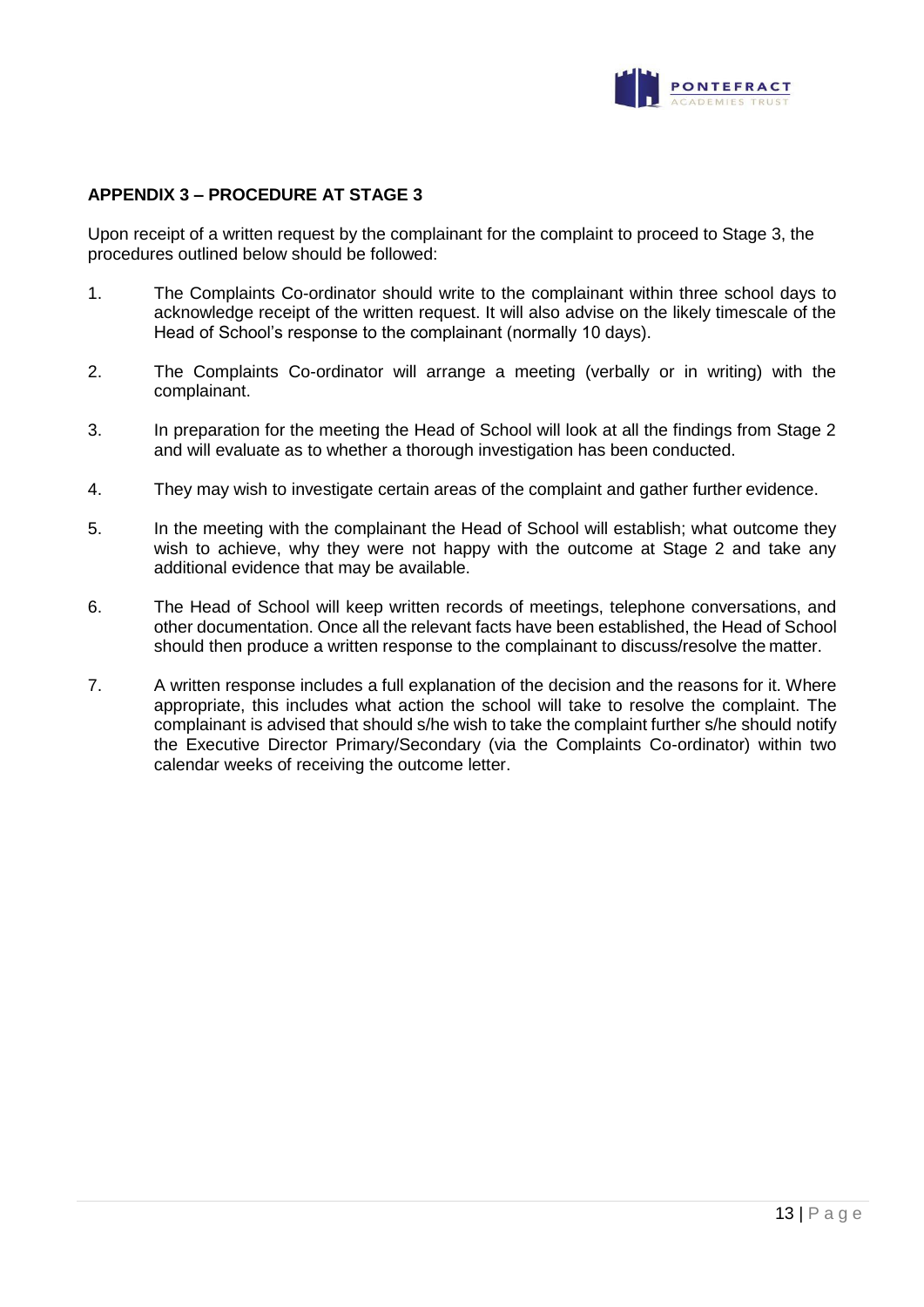

# **APPENDIX 4 – PROCEDURE AT STAGE 4**

Upon receipt of a written request by the complainant for the complaint to proceed to Stage 4, the procedures outlined below should be followed:

- 1. The Complaints Co-ordinator should write to the complainant within three school days to acknowledge receipt of the written request. The acknowledgement should inform the complainant that the complaint is to be heard, within 20 school days of receiving the complaint. The letter should also explain that the complainant has the right to submit any further documents relevant to the complaint. These must be received in time for the documents to be sent to the three members of the panel.
- 2. The Complaints Co-ordinator will arrange to convene an Appeal Panel. The panel members should include two of the following: CEO/Executive Director/Director and one independent panel member, this could be a Trustee or another Head of School. All panel members should have had no prior involvement with the complaint. The most senior postholder should chair the panel. It is not appropriate for the Head of School to have a place on the panel. The panel will also be sensitive to equality issues.
- 3. The Chair of the panel will ensure that the complaint is heard by the panel within 20school days of receiving the letter. All relevant correspondence regarding the complaint should be given to each panel member when the composition of the panel is confirmed.
- 4. The Chair of the panel will write and inform the complainant, Head of School, any relevant witnesses and members of the panel at least five school days in advance, of the date,time and place of the meeting. The notification to the complainant should also inform him/her of the right to be accompanied to the meeting by a friend/advocate/interpreter. The letter will also explain how the meeting will be conducted.
- 5. The Chair of the panel should invite the Head of School (or other Senior Leader who responded to the complaint at Stage 2), to attend the panel meeting and prepare a written report for the panel in response to the complaint. The Senior Leader may also invite members of staff directly involved in matters raised by the complainant to respond in writing, or in person, to the complaint. Any relevant documents including the Head of School's report should be received by all concerned, including the complainant, at least five school days prior to the meeting.
- 6. The involvement of staff other than the Head of School is subject to the discretion of the Chair of the panel.
- 7. It is the responsibility of the Clerk to the panel, usually the Head of School's PA or appropriate Senior Office Administrator, to ensure that the meeting is properly recorded.
- 8. The aim of the meeting should be to resolve the complaint and achieve reconciliation between the School and the complainant. However, it has to be recognised that sometimes it may only be possible to establish facts and make recommendations which will satisfy the complainant that his or her complaint has at least been taken seriously.
- 9. The panel should remember that many complainants, particularly parents/carers are unused to dealing with groups of people in formal situations and may feel inhibited when speaking to the panel.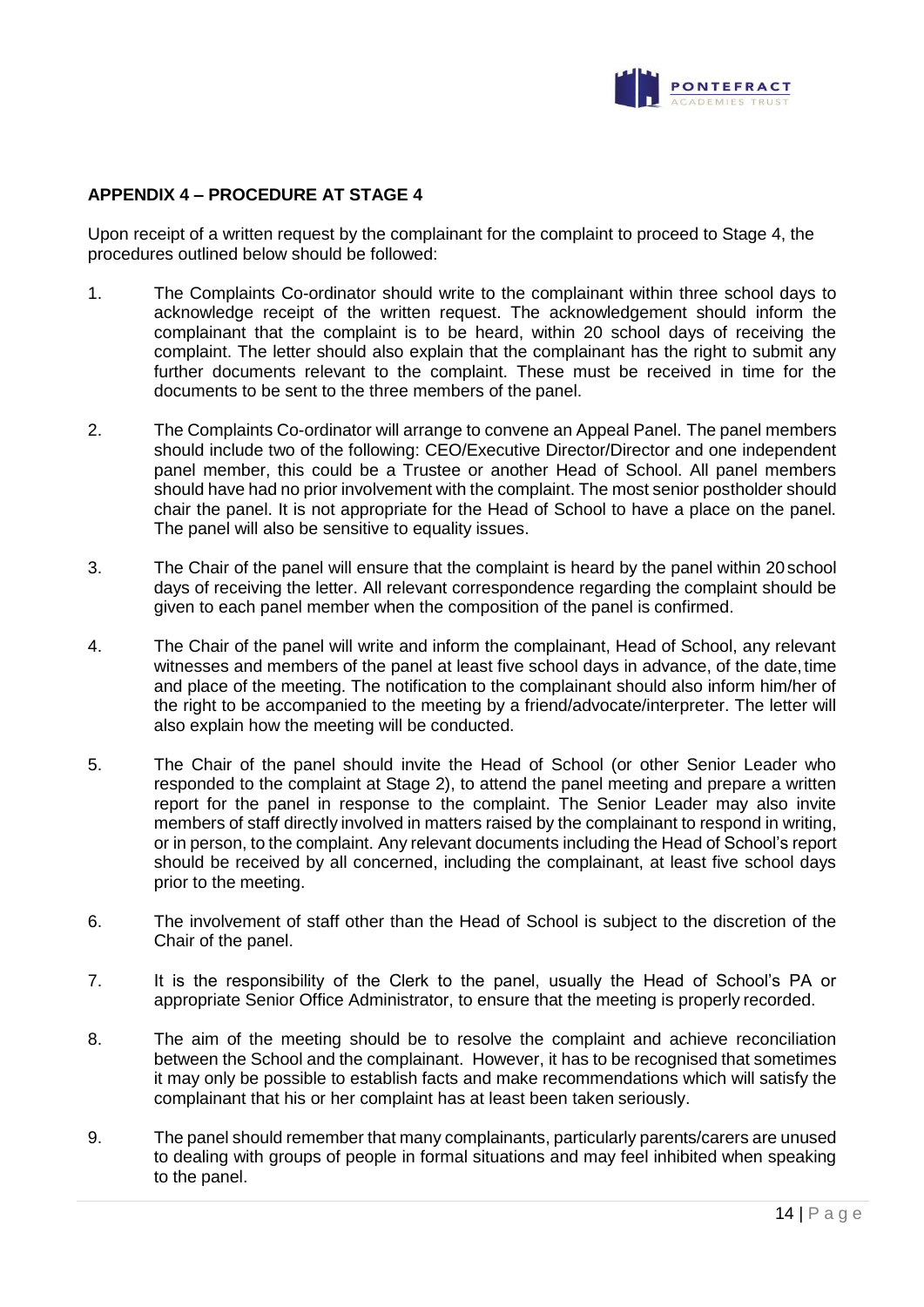

- 10. If either party wishes to introduce previously undisclosed evidence or witnesses this should be given to the Complaints Co-ordinator at least 3 days prior to the appeal. If information is disclosed on the day of the appeal it is in the interests of natural justice to adjourn the meeting so that the other side has time to consider and respond to the new evidence.
- 11. The meeting should allow for:
	- the complainant to explain their complaint
	- the panel to question the complainant
	- the Head of School to explain the School's response
	- the panel to question the Head of School and/or other members of staff about the School's response
- At this stage it is generally more acceptable to see the Head of School and complainant separately
- any party to have the right to call witnesses (subject to the approval of the Chair)
- final statements by both the complainant and the Head of School.
- 12. The Chair of the panel will explain to all concerned that the panel will now consider its decision, and a written decision will be sent to both parties within 15 school days.
- 13. The panel will then consider the complaint and all the evidence presented and:
	- (a) reach a unanimous, or at least a majority, decision on the complaint; and
	- (b) decide upon the appropriate action to be taken to resolve the complaint; and
	- (c) where appropriate, suggest recommended changes to the School's systems or procedures to ensure that problems of a similar nature do not happen again.
- 14. The written statement outlining the decision of the panel must be sent to the complainant and Head of School. The letter to the complainant should explain whether a further external appeal can be made, and if so, to whom.

The School should ensure that a copy of all correspondence and notes are kept. These records should be kept separately from the child's personal records if applicable.